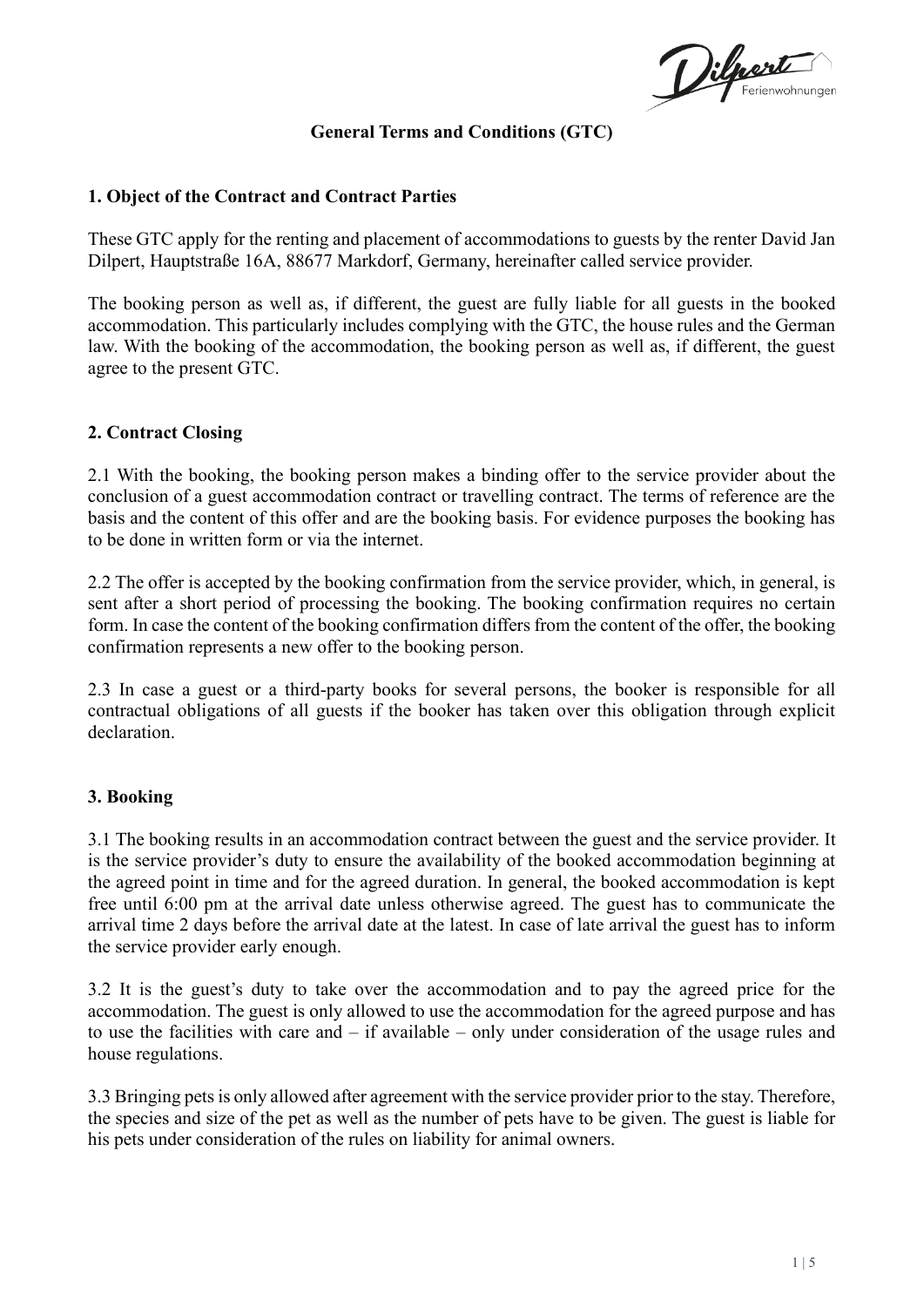

3.4 Unless agreed otherwise, the accommodation may only be used by the guest and the persons given in the booking. A surrender of use to third-parties and especially the sublease is not allowed. The guest has to declare immediately possibly occurring defects, disturbances and interferences of use to the service provider.

# **4. Service**

4.1 Contractually owed services result exclusively from the service description that was valid at the time of the booking (offer letter, catalogue or website) and from the content of the booking confirmation.

4.2 Collateral agreements that lead to a change in the contractually owed services require an explicit, written confirmation from the service provider.

4.3 Information about dates and events provided by the service provider that are not part of a concrete booking, might be changed and have to be asked instantly at the service provider/event organizer. The service provider does not assume any warranty.

4.4 Changes in bookings by the guest after expiration of the deadlines, can only be done by withdrawing from the contract and sending a new request at the same time – and only if the change is possible at all.

4.5 In case the guest does not pay the deposit and/or the final payment by the agreed payment date, the service provider may – after a reminder with setting a deadline – withdraw from the contract and charge cancellation costs.

#### **5. Prices**

The prices given in the booking foundations (catalogue, brochure, offer letter or websites) are final prices including the legally binding added value tax (VAT). They include all additional costs – unless otherwise stated or agreed between the different parties. Especially services that are usage-bound (e.g. for power, gas, water), the tourism levy or visitor's tax and costs for additional services may arise in addition to the booking price and are stated separately as accessory charges.

#### **6. Terms of Payment**

Unless otherwise agreed, the price for the booking and the deposit includes accessory charges, consumption and additional costs and has to be paid in advance. Refer to the invoice for payment deadline.

#### **7. Cancellation Conditions**

7.1 The booking person may withdraw from the contract at any time before the beginning of the booked service. In order to avoid misunderstandings, the declaration of cancellation has to to be submitted in a written format via mail or e-mail. The already paid deposit will not be returned.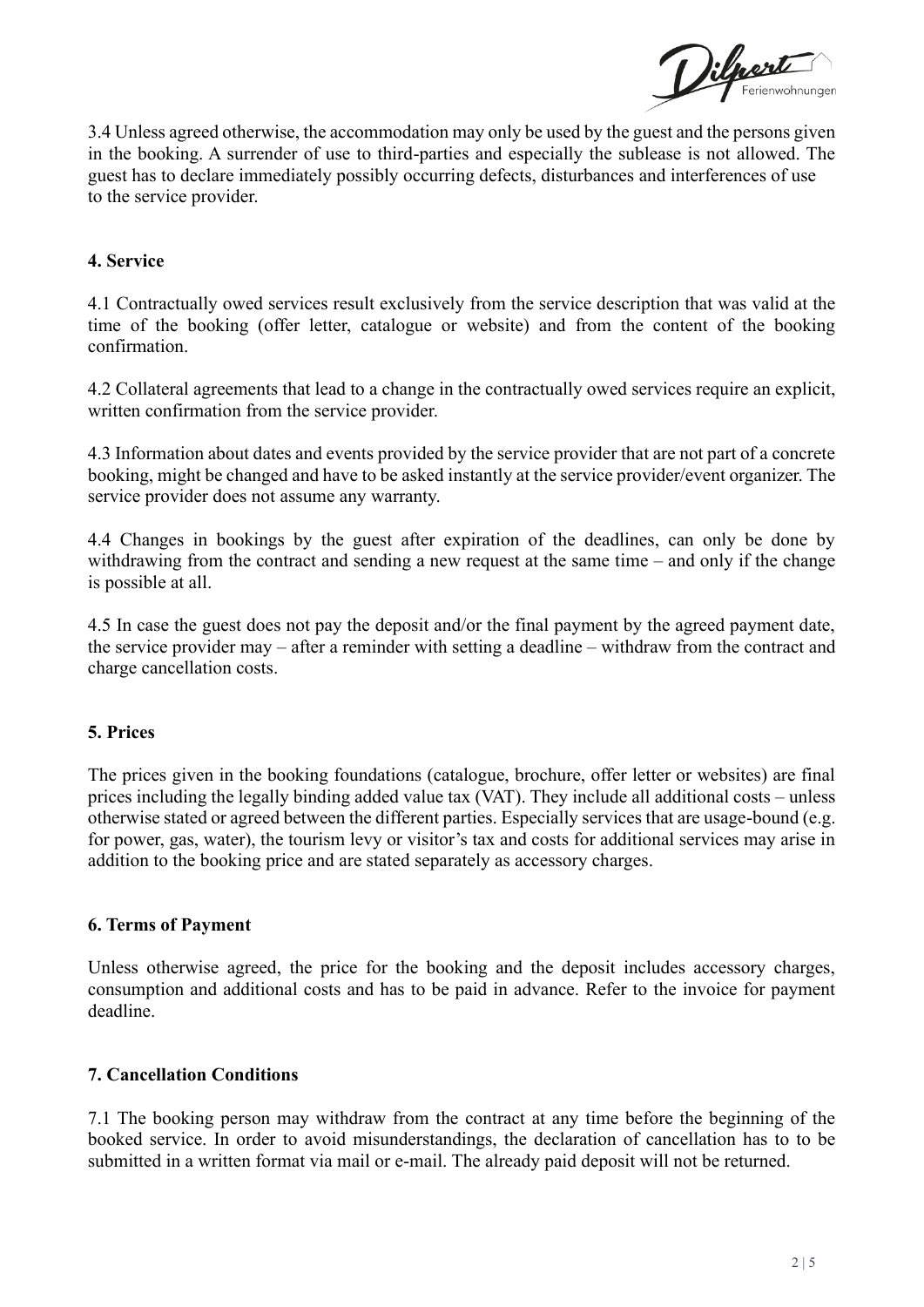Dilperte

7.2 In case the booking person withdraws from the booking or does not make use of the service, the duty for the payment of the booking price generally remains in force. The already paid deposit will not be returned. The service provider will try to rent the accommodation otherwise in the course of his usual business, whereas he is not obligated to invest special efforts for alternatively rental.

7.3 The service provider strongly recommends the conclusion of an insurance contract for trip cost cancellation to avoid unnecessary costs at unpredictable hindrance.

## **8. Liability of the Service Provider**

The service provider is not liable for defaults that relate to the services that are not part of the contractually agreed main service, and, noticable to the booking person, not part of a package offer of the service provider, and that have been arranged only as third-party service together with the booking of the package or during the stay (e.g. sports event, theater, exhibitions, excursion, etc.), and that are marked as third-party service. The service provider recommends the conclusion of an accident insurance.

The service provider cannot be held liable for any damage to persons in and around the rented accommodation.

#### **9. Liability and Duties of the Guest**

- The service provider may make a copy of the guest's identity card.
- In the beginning of the rental period, the guest will get 1 key. The guest will be held liable in case the key is lost.
- The guest has to comply with the house rules posted in the rented accommodation.
- The legal silent periods have to be followed: noon, 12.00 am til 2.00 pm and evenings from 10.00 pm.
- Facilities and equipment have to be handled with care. Damages have to be reported immediately to the service provider. The guest is liable for the damages caused at the object or items on and in the object.
- In order to avoid damages at the rented object, the accommodation has to be ventilated periodically several times a day.
- Smoking as well as keeping pets within the building are not permitted unless explicitly allowed by the service provider.
- The guest has to dispose the trash properly and following German regulations.
- The accommodation was properly handed over to the guest. At the end of the rental period the guest has to hand over again the accommodation in a clean and appropriate state, in time to the pre-defined check-out time. The kitchen has to be cleaned up and the cleaned dishes have also to be stored properly. A belated check-out or in case the accommodation was left in an inappropriate state will be charged separately.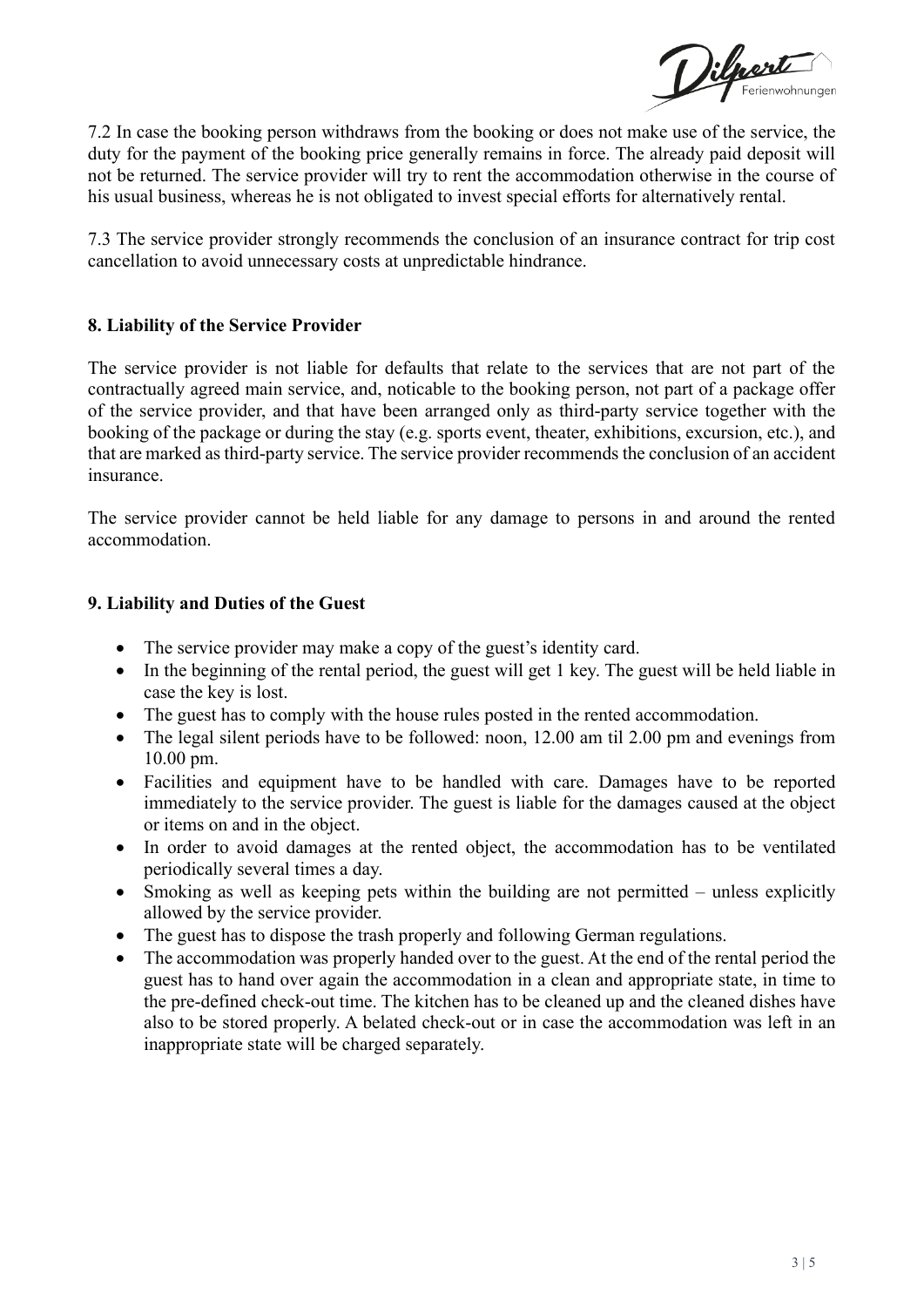Dilport

#### **10. Terms of Use of the Internet Access via WIFI**

#### 10.1 Provisioning of Internet Access via WIFI

The service provider provides internet access via WIFI in his rental property. The guest may use it during the rental period. Third parties must not use the WIFI. The service provider is not liable for the actual availability or suitability of the internet access. The service provider may allow access to the internet to additional users at any time fully, partially or timely restricted or may limit the access for the guest fully, partially or timely restricted or disable the access completely.

#### 10.2 Login Data

The internet access is secured by password. The guest has to conceal the password and must provide it to others only after a preceding, written confirmation by the service provider. Third parties may use the internet access only after having provided their full identity details and after written confirmation of the present terms of use. The login data may be changed by the service provider at any time.

#### 10.3 Limitation of Liability

We herewith explicitly point out that the internet access is unencrypted and that the access does not include any virus protection nor firewall – the data transfer is not secured. Therefore, transferred data can possibly be read by third-parties. Additionally, there is a potential risk that by using the WIFI and the internet access malware may be loaded onto the guest's devices. The guest uses the internet access at his own risk. The service provider is not liable for any damage on the guest's devices.

#### 10.4 Release of Claims and Responsibilities

The guest is responsible for chargeable services and legally binding conctracts he made use of by transferring data through the internet access provided by the service provider. Costs that incurred by visiting chargeable internet pages or by accepting other liabilities have to be paid by the guest. Additonally, the guest is obliged to follow applicable law by using the internet access. This particulary includes the following:

- The guest does not use the internet access to retrieve nor spread immoral or illegal content.
- The guest does not use the internet access to reproduce, distribute or to make available goods that are protected by copyright.
- The guest does not use the internet access for sending or distributing harassing, slanderous or threatening content.
- The guest does not use the internet access for sending mass emailings or for other prohibited advertising.
- The guest does not use the internet access for illegal, digital attacks towards servers or other internet users (like e.g. cyber attacks, sending phishing emails, etc.).
- The guest follows applicable regulations concerning youth protection.

In case damages or claims by third parties arise that are based on illegal use of the internet access provided by the service provider and/or because of violation of the present terms of use, the guest will keep the service provider free from any claims and damages. This also includes any costs and liabilities that refer to it.